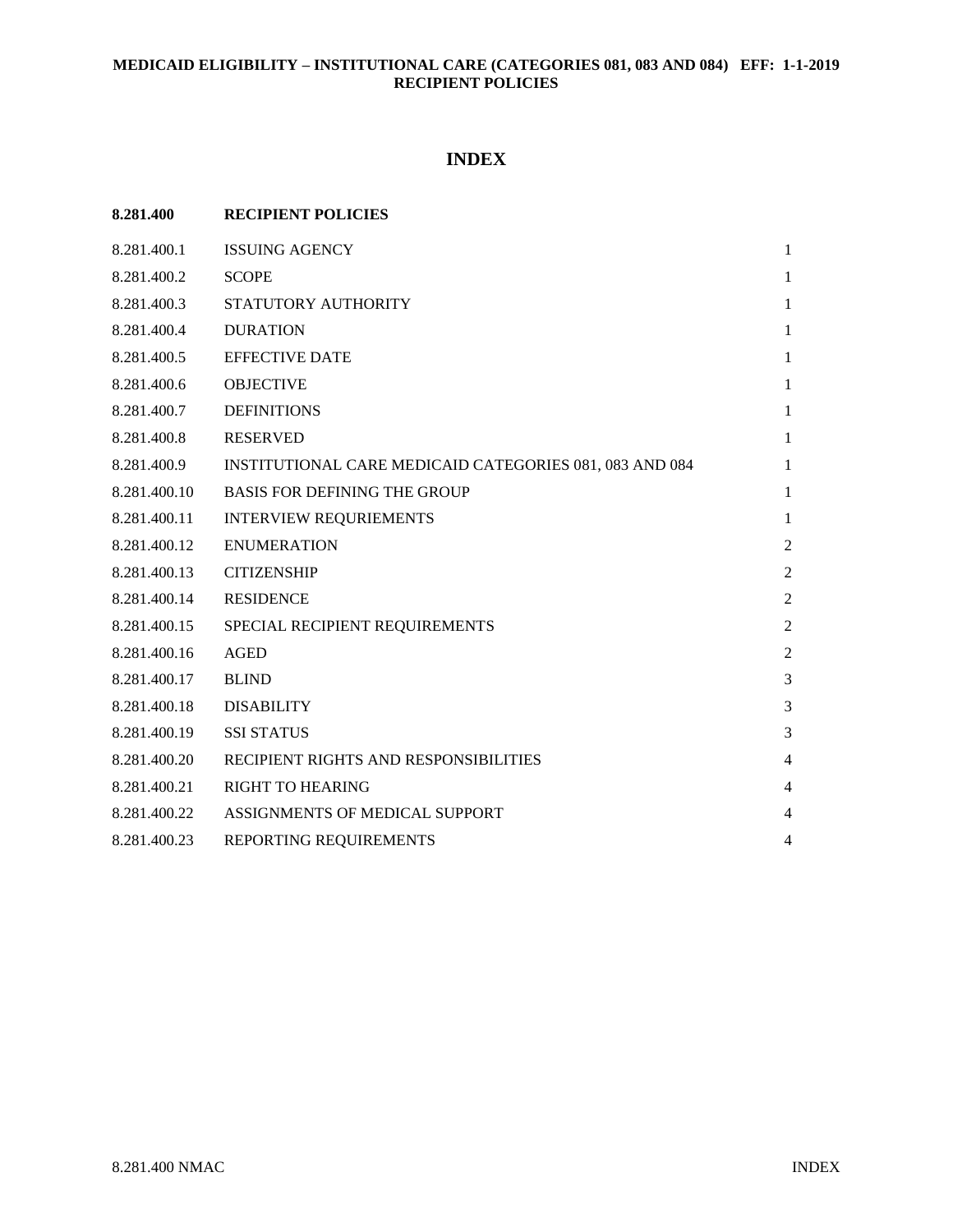**TITLE 8 SOCIAL SERVICES**

#### **CHAPTER 281 MEDICAID ELIGIBILITY - INSTITUTIONAL CARE (CATEGORIES 081, 083 and 084) PART 400 RECIPIENT POLICIES**

<span id="page-1-0"></span>**8.281.400.1 ISSUING AGENCY:** New Mexico Human Services Department. [8.281.400.1 NMAC - Rp, 8.281.400.1 NMAC, 1/1/2019]

<span id="page-1-1"></span>**8.281.400.2 SCOPE:** The rule applies to the general public. [8.281.400.2 NMAC - Rp, 8.281.400.2 NMAC, 1/1/2019]

<span id="page-1-2"></span>**8.281.400.3 STATUTORY AUTHORITY:** The New Mexico medicaid program is administered pursuant to regulations promulgated by the federal department of health and human services under Title XIX of the Social Security Act, as amended and by the state human services department pursuant to state statute. See Section 27-2-12 *et seq*., NMSA 1978 (Repl. Pamp. 1991). [8.281.400.3 NMAC - Rp, 8.281.400.3 NMAC, 1/1/2019]

<span id="page-1-3"></span>**8.281.400.4 DURATION:** Permanent. [8.281.400.4 NMAC - Rp, 8.281.400.4 NMAC, 1/1/2019]

<span id="page-1-4"></span>**8.281.400.5 EFFECTIVE DATE:** January 1, 2019, unless a later date is cited at the end of a section. [8.281.400.5 NMAC - Rp, 8.281.400.5 NMAC, 1/1/2019]

<span id="page-1-5"></span>**8.281.400.6 OBJECTIVE:** The objective of these regulations is to provide eligibility policy and procedures for the medicaid program. [8.281.400.6 NMAC - Rp, 8.281.400.6 NMAC, 1/1/2019]

<span id="page-1-6"></span>**8.281.400.7 DEFINITIONS:** [**RESERVED**]

<span id="page-1-7"></span>**8.281.400.8** [**RESERVED**]

<span id="page-1-8"></span>**8.281.400.9 INSTITUTIONAL CARE MEDICAID CATEGORIES 081, 083 AND 084:** The New Mexico medicaid program (medicaid) pays for services furnished to individuals who require institutional care and who meet all supplemental security income (SSI) eligibility criteria and whose monthly gross countable income is less than the maximum allowed amount for institutional care.

[8.281.400.9 NMAC - Rp, 8.281.400.9 NMAC, 1/1/2019]

<span id="page-1-9"></span>**8.281.400.10 BASIS FOR DEFINING THE GROUP:** An applicant/recipient must require institutional care as certified by a physician licensed to practice medicine or osteopathy. The applicant/recipient must be institutionalized in a medicaid qualifying bed in a New Mexico medicaid approved institution or in a hospital administered under the authority of the US department of veterans affairs (VA). Medicaid approved "Institutions" are defined as acute care hospitals (ACHs), nursing facilities (NFs) and intermediate care facilities for individuals with intellectual disabilities (ICF/IID), swing beds and certified instate inpatient rehabilitation centers. Level of care (LOC) determinations for institutional care medicaid eligibility are made by the MAD utilization review (UR) contractor or a member's selected or assigned Managed Care Organization (MCO). Documentation of these determinations is provided to the institution by the UR contractor or MCO. For applicants/recipients in a hospital awaiting placement in NFs, confirmation letters are furnished by the MAD UR contractor for use by hospital staff. A level of care (LOC) is not required for acute care hospitals. Documentation of acute care hospitalization must be provided by the hospital to determine the eligibility period.

[8.281.400.10 NMAC - Rp, 8.281.400.10 NMAC, 1/1/2019]

#### <span id="page-1-10"></span>**8.281.400.11 INTERVIEW REQUIREMENTS:**

**A. Purpose and scope of interview:** An interview is required at initial application for institutional care medicaid. The initial interview is an official and confidential discussion of household circumstances with the applicant. The interview is intended to provide the applicant with program information, and to supply the facts needed by the income support division (ISD) worker to make a reasonable eligibility determination. The interview is not simply to review the information on the application, but also to explore and clarify any unclear or incomplete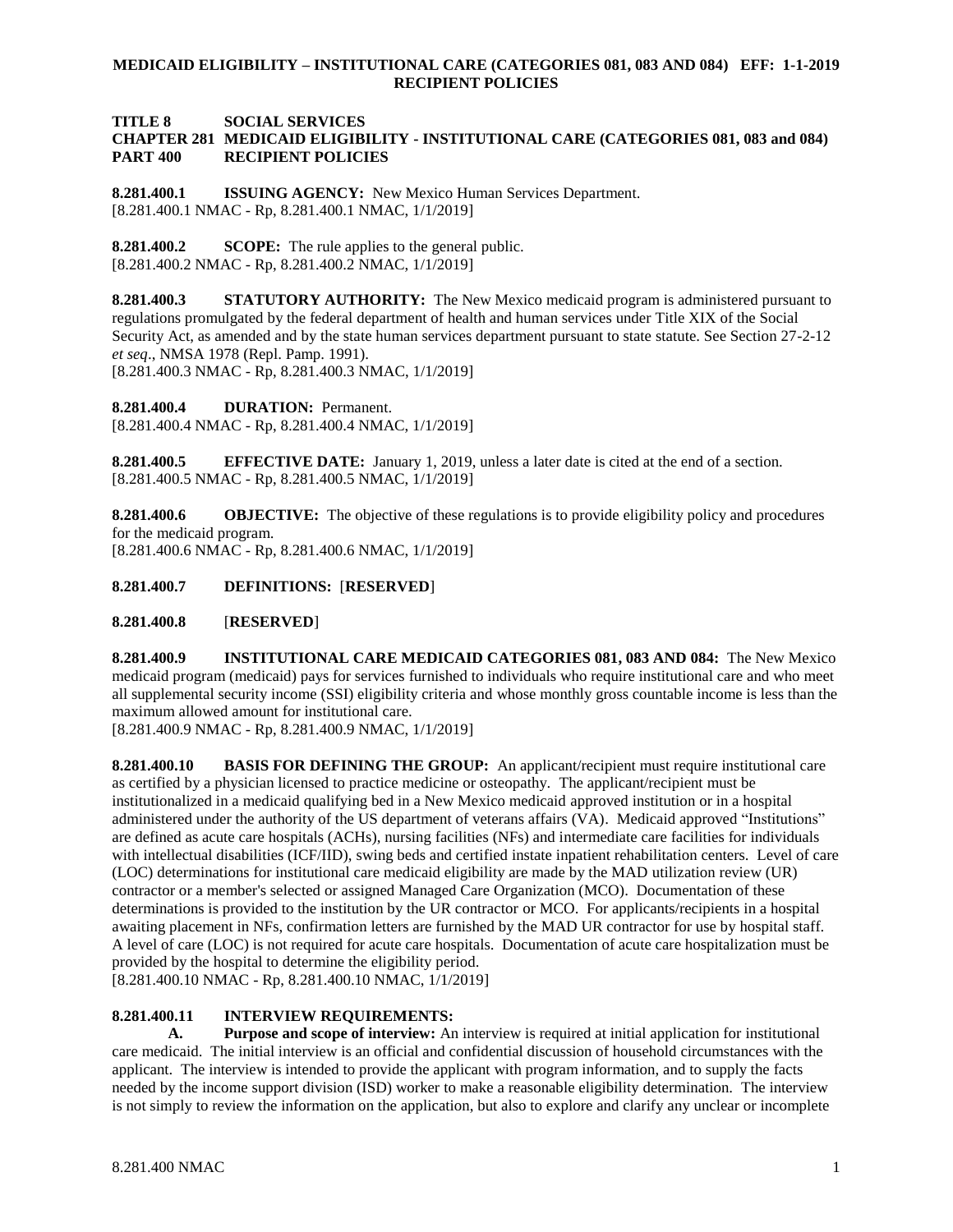information. The scope of the interview shall not extend beyond examination of the applicant's circumstances that are directly related to determining eligibility. The interview shall be held prior to disposition of the application.

**B. Individuals interviewed:** Applicants, including those who submit applications by mail, shall be interviewed via telephone with an ISD worker. When circumstances warrant or upon request of the applicant, the household may be interviewed in person at another place reasonably accessible and agreeable to both the applicant and the ISD worker. The applicant may bring any person he chooses to the interview.

**C. Scheduling interviews:** The interview on an initial application shall be scheduled within 10 working days, and, to the extent possible, at a time that is most convenient for the applicant.

**D. Missed interviews:** ISD shall notify a household that it missed its first interview appointment, and inform the household that it is responsible for rescheduling the missed interview. If the household contacts the caseworker within the 45-day application processing period, the caseworker shall schedule a second interview. When the applicant contacts ISD, either orally or in writing, the caseworker shall reschedule the interview as soon as possible thereafter within the 45 day processing period, without requiring the applicant to provide good cause for missing the initial interview. If the applicant does not contact ISD or does not appear for the rescheduled interview, the application shall be denied on the 45th day (or the next work day) after the application was filed. [8.281.400.11 NMAC - Rp, 8.281.400.11 NMAC, 1/1/2019]

<span id="page-2-0"></span>**8.281.400.12 ENUMERATION:** An applicant/recipient must furnish his or her social security number in accordance with 8.200.410.10 NMAC. [8.281.400.12 NMAC - Rp, 8.281.400.12 NMAC, 1/1/2019]

<span id="page-2-1"></span>**8.281.400.13 CITIZENSHIP:** Refer to medical assistance program manual Section 8.200.410.11 NMAC. [8.281.400.13 NMAC - Rp, 8.281.400.13 NMAC, 1/1/2019]

#### <span id="page-2-2"></span>**8.281.400.14 RESIDENCE:**

**A. Residence in the United States:** An applicant/recipient must be residing in the United States at the time of approval. An applicant/recipient who leaves the United States for an entire calendar month loses eligibility. The applicant/recipient must re-establish his/her residence in the United States for at least 30 consecutive days before becoming eligible for any SSI-related medicaid program.

**B. Residence in New Mexico:** To be eligible for institutional care medicaid, an applicant/recipient must be physically present in New Mexico on the date of application or final determination of eligibility and must have demonstrated intent to remain in the state. If the individual does not have the present mental capacity to declare intent, the parent, guardian or adult child may assume responsibility for a declaration of intent. If the individual does not have the present mental capacity to declare intent and there is no guardian or relative to assume responsibility for a declaration of intent, the state where the person is living is recognized as the state of residence. A temporary absence from the state does not preclude eligibility. A temporary absence exists if the applicant/recipient leaves the state for a specific purpose with a time-limited goal and intends to return to New Mexico when the goal is accomplished.

[8.281.400.14 NMAC - Rp, 8.281.400.14 NMAC, 1/1/2019]

<span id="page-2-3"></span>**8.281.400.15 SPECIAL RECIPIENT REQUIREMENTS:** To be eligible for institutional care medicaid, an applicant/recipient must be aged, blind, or disabled as defined by the social security administration (SSA). Recipients of institutional care medicaid in New Mexico are terminated from assistance if they are transferred to, or choose to move to, a long term care facility out-of-state. New Mexico medicaid does not cover NF services furnished to applicants/recipients in out-of-state facilities.

[8.281.400.15 NMAC - Rp, 8.281.400.15 NMAC, 1/1/2019]

<span id="page-2-4"></span>**8.281.400.16 AGED:** To be considered aged, an applicant/recipient individmust be 65 years of age or older. Age is verified by the following:

- **A.** decision from SSA regarding age;
- **B.** acceptable documentary evidence including:
	- **(1)** birth certificate or delayed birth certificate;
	- **(2)** World War II ration books;
	- **(3)** baptismal records;
	- **(4)** marriage license or certificate;
	- **(5)** military discharge papers;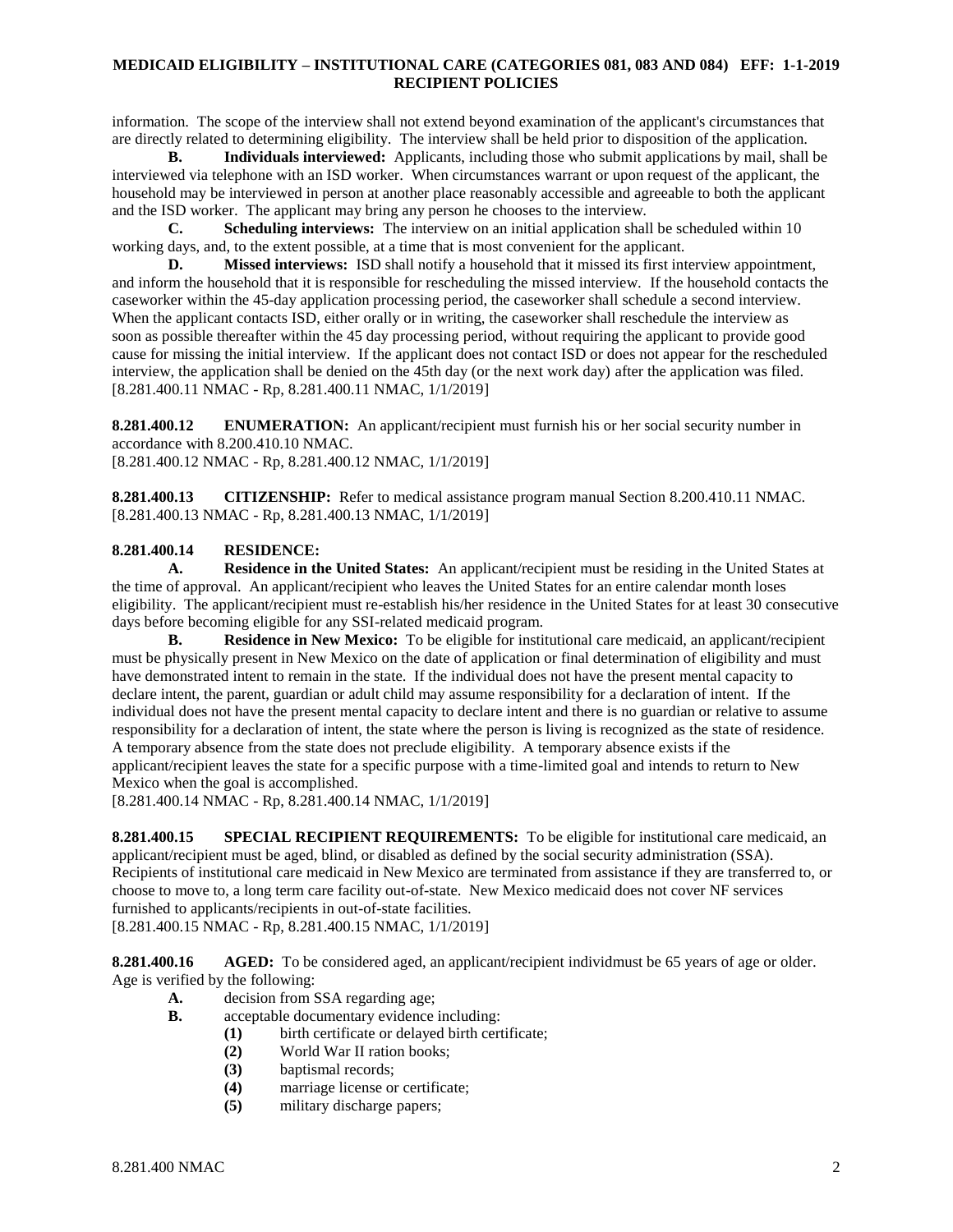- **(6)** insurance policies;
- **(7)** Indian census records;
- **(8)** dated newspaper clippings;
- **(9)** voting registration;
- **(10)** World War I registration;
- **(11)** veterans administration records; or
- **(12)** school census.

[8.281.400.16 NMAC - Rp, 8.281.400.16 NMAC, 1/1/2019]

<span id="page-3-0"></span>**8.281.400.17 BLIND:** To be considered blind, an applicant/recipient must have central visual acuity of 20/200 or less with corrective lenses.

**A. Documentation of blindness:** An applicant/recipient must meet the SSA's definition of blindness. If he/she is receiving social security or supplemental security income (SSI) benefits based on the condition of blindness, verification of this factor can be accomplished through documents, such as award letters or benefit checks

**B. Status of SSA determination:** If it has not been determined whether an applicant/recipient meets SSA's definition of blindness or if only a temporary determination was made, the ISD worker must request a determination from the disability determination unit (DDU). Eligibility based on blindness cannot be considered to exist without a DDS determination.

**C. Redetermination of blindness:** A redetermination of blindness by the DDU is not required on a re-application following an applicant/recipient's termination from SSI/SSA or medicaid, if a permanent condition of blindness was previously established or the termination was based on a condition unrelated to blindness and there was no indication of possible improvement in an applicant/recipient's vision.

**D. Remedial treatment:** If the DDU recommends remedial medical treatment that carries no more than the usual risk or a reasonable plan for vocational training, an applicant/recipient must comply with the recommendation unless good cause for not doing so exists. [8.281.400.17 NMAC - Rp, 8.281.400.17 NMAC, 1/1/2019]

<span id="page-3-1"></span>**8.281.400.18 DISABILITY:** To be considered disabled, an applicant/recipient under 65 years of age is considered to have a qualifying disability if he/she is unable to engage in any substantial gainful activity because of any medically determinable physical, developmental, or mental impairment which has lasted, or is expected to last, for a continuous period of at least 12 months.

**A. Documentation of disability:** An applicant/recipient must meet the social security administration (SSA)'s definition of disability. If he/she is receiving social security or supplemental security income (SSI) benefits based on the condition of disability, verification of this factor can be accomplished through documents, such as award letters or benefit checks.

**B. Status of SSA determination:** If it has not been determined whether an applicant/recipient meets the SSA's definition of disability or if only a temporary determination was made, the ISS must request a determination from the DDU. Eligibility based on disability cannot be considered to exist without a DDS determination.

**C. Redetermination of disability:** A redetermination of disability by the DDU is not required on a re-application following an applicant/recipient's termination from SSI/SSA or medicaid, if a permanent condition of disability was previously established or the termination was based on a condition unrelated to disability and there was no indication of possible improvement in an applicant/recipient's physical condition.

**D. Remedial treatment:** If the DDU recommends remedial medical treatment that carries no more than the usual risk or a reasonable plan for vocational training, an applicant/recipient must comply with the recommendation unless good cause for not doing so exists. [8.281.400.18 NMAC - Rp, 8.281.400.18 NMAC, 1/1/2019]

<span id="page-3-2"></span>**8.281.400.19 SSI STATUS:** The ISD worker determines whether an applicant/recipient's SSI eligibility will continue while he/she is institutionalized.

**A. Applicant/recipient currently eligible for SSI:** If an applicant/recipient will not continue to be eligible for SSI while institutionalized, the ISD worker processes the application regardless of the fact that SSA will not terminate SSI benefits until the month following the month the applicant/recipient enters an institution.

**B. Applicant not currently receiving SSI:** If an applicant/recipient is not receiving SSI or has not applied for SSI before applying for medicaid and his/her gross income is less than \$50, the ISD worker processes the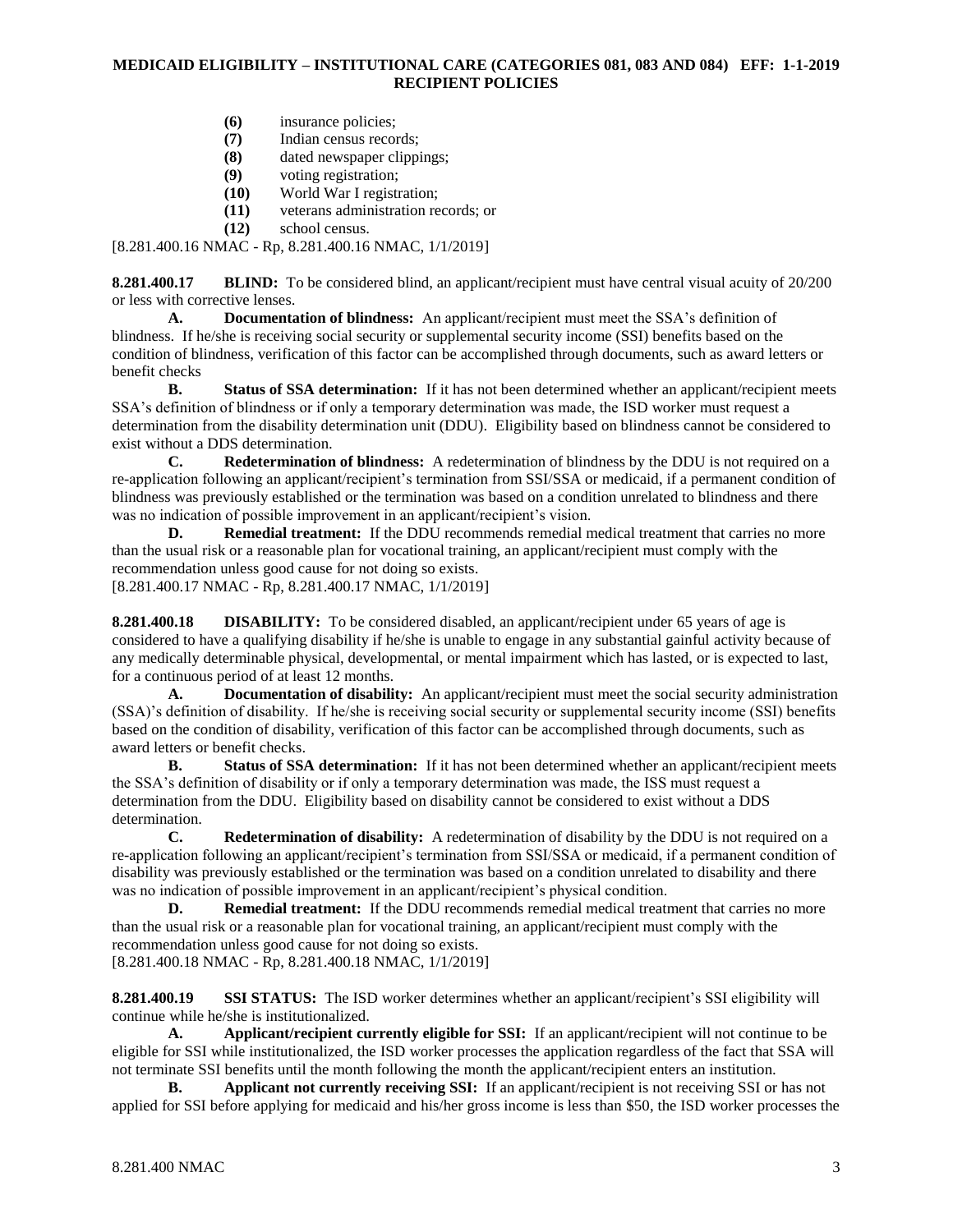application and refers the applicant to the SSA for determination of eligibility for SSI benefits. If an applicant's gross monthly income is \$50 or more but not in excess of the maximum allowable income standard, the ISD worker determines eligibility for institutional care medicaid based on remaining financial and nonfinancial criteria. [8.281.400.19 NMAC - Rp, 8.281.400.19 NMAC, 1/1/2019]

<span id="page-4-0"></span>**8.281.400.20 RECIPIENT RIGHTS AND RESPONSIBILITIES:** An applicant/recipient is responsible for establishing his/her eligibility for medicaid. As part of this responsibility, the applicant/recipient must provide required information and documents or take the actions necessary to establish eligibility. Failure to do so must result in a decision that eligibility does not exist. An applicant/recipient must also grant the human services department (HSD) permission to contact other persons, agencies or sources of information, which are necessary to establish eligibility.

[8.281.400.20 NMAC - Rp, 8.281.400.20 NMAC, 1/1/2019]

<span id="page-4-1"></span>**8.281.400.21 RIGHT TO HEARING:** An applicant/recipient residing in an institution can request an administrative hearing to dispute issues relating to the eligibility determination process at the time of the eligibility determination (see Section 8.200.430.12 NMAC, Right to Hearing). [8.281.400.21 NMAC - Rp, 8.281.400.21 NMAC, 1/1/2019]

<span id="page-4-2"></span>**8.281.400.22 ASSIGNMENTS OF MEDICAL SUPPORT:** Refer to medical assistance program manual Subsection F of Section 8.200.420.12 NMAC. [8.281.400.22 NMAC - Rp, 8.281.400.22 NMAC, 1/1/2019]

<span id="page-4-3"></span>**8.281.400.23 REPORTING REQUIREMENTS:** Medicaid recipients must report any change in circumstances, which may affect his/her eligibility to their local income support division (ISD) office within 10 days of the change in accordance with 8.200.430.18 NMAC. [8.281.400.23 NMAC - Rp, 8.281.400.23 NMAC, 1/1/2019]

## **HISTORY OF 8.281.400 NMAC:**

**Pre-NMAC History:** The material in this part was derived from that previously filed with the State Records Center:

ISD Rule 380.0000, Medical Assistance For Persons Requiring Institutional Care, filed 12/29/1983. ISD Rule 380.0000, Medical Assistance For Persons Requiring Institutional Care, filed 8/11/1987. MAD Rule 380.0000, Medical Assistance For Persons Requiring Institutional Care, filed 2/5/1988. MAD Rule 380.0000, Medical Assistance For Persons Requiring Institutional Care, filed 2/25/1988. MAD Rule 380.0000, Medical Assistance For Persons Requiring Institutional Care, filed 6/1/1988. MAD Rule 380.0000, Medical Assistance For Persons Requiring Institutional Care, filed 1/31/1989. MAD Rule 380.0000, Medical Assistance For Persons Requiring Institutional Care, filed 6/21/1989. MAD Rule 880.0000, Medical Assistance For Persons Requiring Institutional Care, filed 3/21/1990. MAD Rule 880, Medical Assistance For Persons Requiring Institutional Care, filed 5/3/1991. MAD Rule 880, Medical Assistance For Persons Requiring Institutional Care, filed 6/12/1992. MAD Rule 880, Medical Assistance For Persons Requiring Institutional Care, filed 11/16/191994. MAD Rule 882, Resources - Medical Assistance For Persons Requiring Institutional Care, filed 3/9/1993. MAD Rule 882, Resources - Medical Assistance For Persons Requiring Institutional Care, filed 11/16/191994. MAD Rule 882, Resources, filed 12/29/191994. MAD Rule 883, Income - Medical Assistance For Persons Requiring Institutional Care, filed 3/18/1993. MAD Rule 883, Income - Medical Assistance For Persons Requiring Institutional Care, filed 11/16/191994. MAD Rule 883, Income, filed 12/29/1994. MAD Rule 885, Medical Care Credit, filed 11/16/1994. MAD Rule 888, Medicare Catastrophic Coverage Act of 1988 Regarding Transfers of Assets, filed 3/10/1994. MAD Rule 888, Transfers of Assets, filed 12/27/1994. MAD Rule 889, Spousal Impoverishment, filed 8/17/1992.

MAD Rule 889, Spousal Impoverishment, filed 2/17/1994.

#### **History of Repealed Material:**

MAD Rule 880, Medical Assistance For Persons Requiring Institutional Care, filed 11/16/1994 - Repealed effective 2/1/191995.